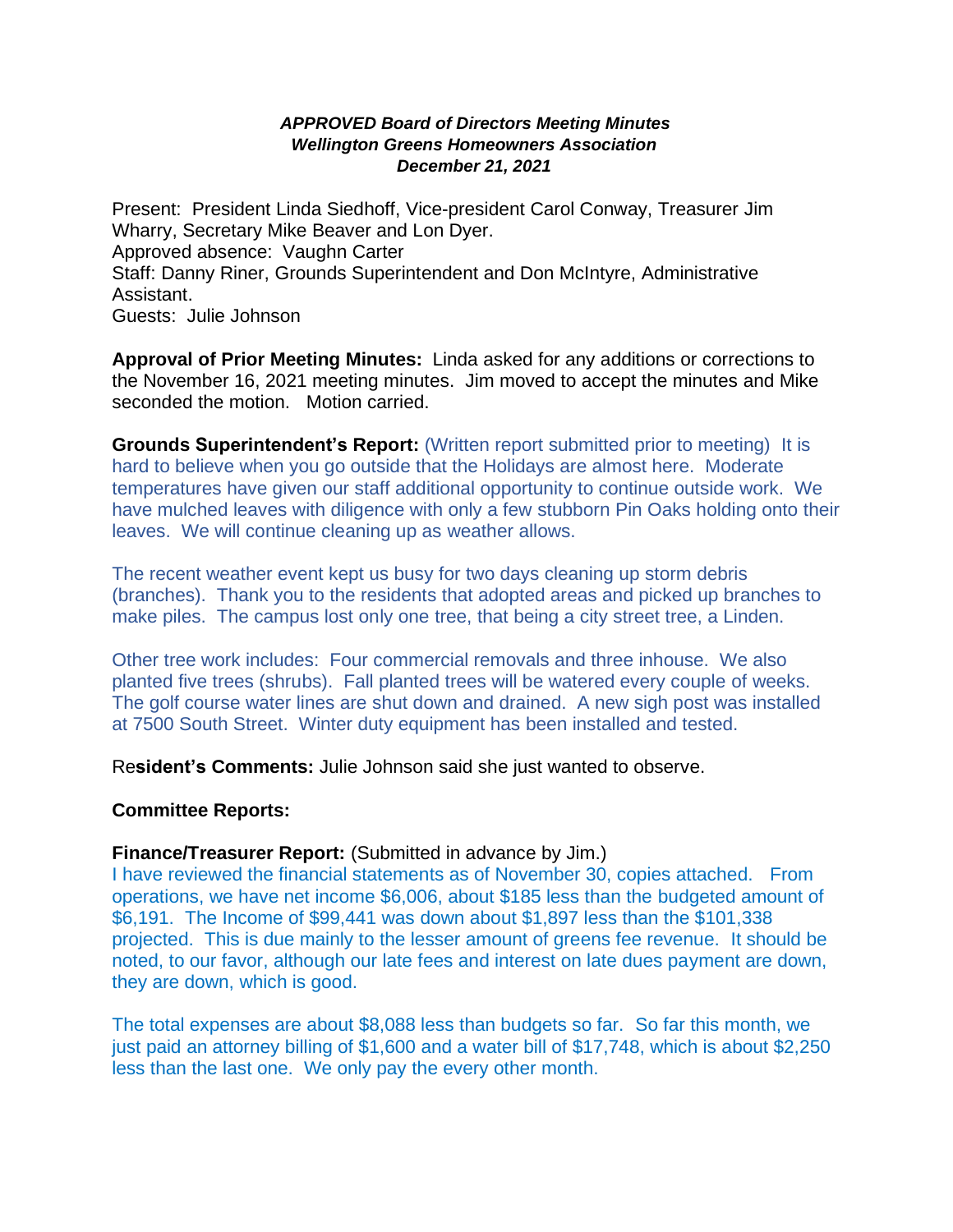Also attached to the this report a reminder from the city regarding 'Lincoln Transportation and Utilities Winter Resources' and the 'Parking Ban Guide' It came enclosed with the water bills. Since no one in the association would get a water bill, they may not have seen this. It may be informative for people parking on the streets during the winter time.

The lockbox fee for November was \$203.

The balance sheet is in good shape, with \$135,918 in current assets and \$62,510 in current liabilities, the current ratio is a little over 2:1.

The cash is at \$122,112 in the checking account and \$5,540 in the reserve account, for a total of \$127,652. The A/R is down to \$12,725 and the Prepaid Dues are at \$17,121, netting out to \$4,396 prepaid. Nothing was added to our Property and Equipment.

The bank loan is down to \$88,348, of which \$19,035 is current (payable within the next twelve months) and \$69.313 long term (amount payable beyond the next twelve months).

If there any questions, let me know. If not, I would ask that the financial statements be approved as presented.

Although I would like to have had a finance committee meeting sometime in this month for a preliminary review of our future reserve needs, I have not been able to do so yet. With the holidays coming up we should wait until the beginning of next year.

Carol moved that the Treasurer's report be approved. Motion was seconded by Lon. Motion carried.

Jim said he wanted to get the finance committee to meet in January and to get together with Vaughn to look at the long-range planning.

**Golf Committee Report:** I will be getting the resident and non-resident golf letters written and printed over the next month. Also, will get the 2022 stickers ordered. I usually get those in place for Barb before we leave for Arizona. That way she can get them out in a timely manner.

**Administrative Assistant Report:** (*Don reported the following deed changes in advance):*

12-17-21 - 7311 OPR #31 - MCHOMESOLUTIONS LLC to Marita Ward

12-16-21 - 7221 OPR #11 - Kaycee Sciandia to David & Marci Tuttle 12-9-21 - 7300 OPR #2 - Otter Bay Holdings to Randell & Sheri Haas 12-3-21 - 7100 OPR #2 - Doris Thorpe to David and Terri Winter 11-24-21 - 7221 OPR#1 - Joyce Faddis estate to Taiheem Plesant 11-22-21 - 2331 S 74th #38 Keith & Michgelle Sewell to Joy McKinney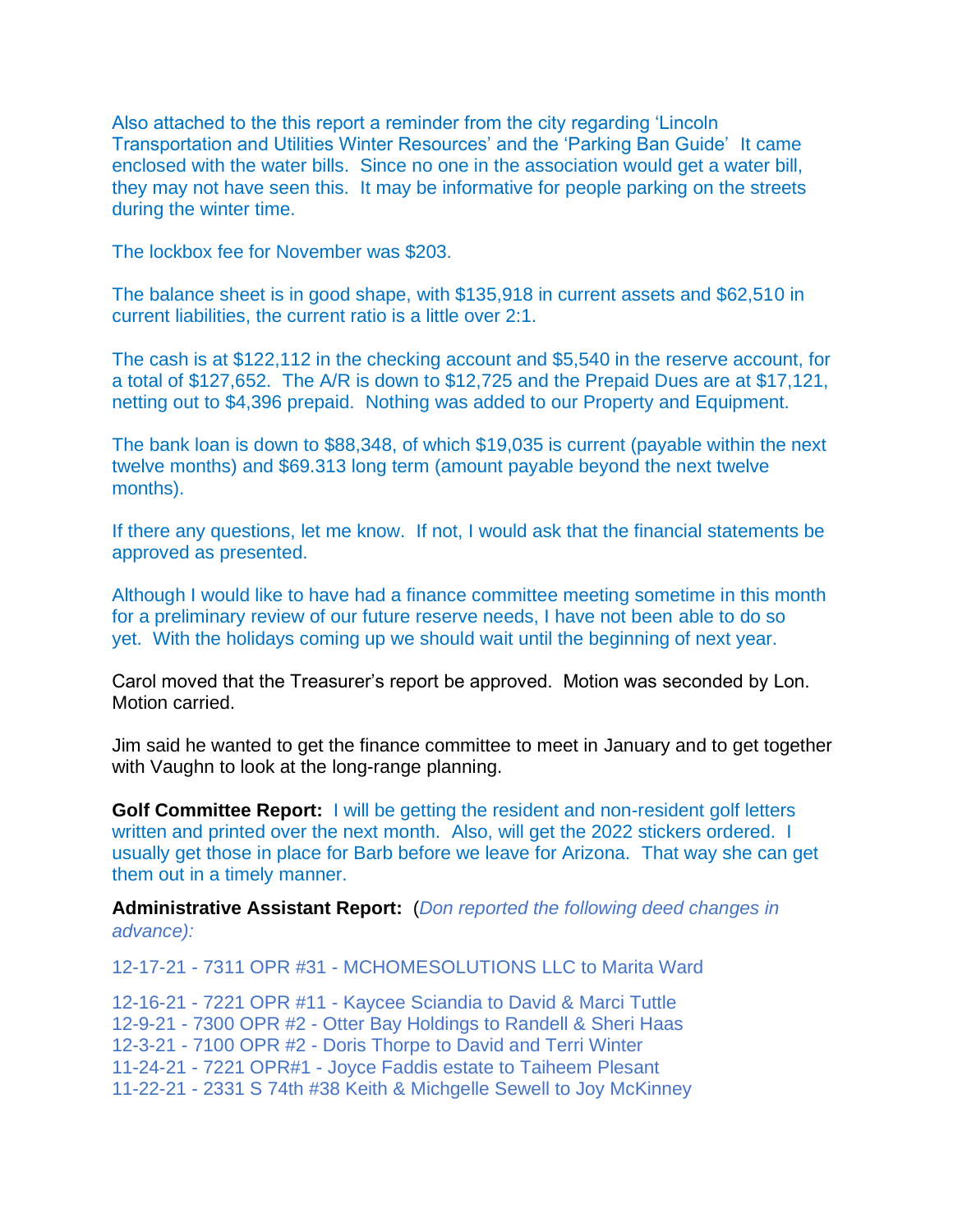# 11-19-21 - 7420 South St #4 - Ken & Arlene Rousch to Barbara Khechfe

Don reported that there had been an odor in the clubhouse and something spoiled was found in the microwave. Don said he sold a quarter page ad in the newsletter for one year in the amount of \$625.

**Architecture Committee Report**: None. Jim gave Don information on the city snow emergency parking ban to put in the newsletter if there is room. Mike said he was meeting with Tammy about architecture.

**Social Committee.** Submitted by Lon in advance. 1) Holiday decoration contest is being judged by a panel of residents. I hope to have results by December board meeting.

2) Committee members are being recruited successfully. We will likely start a monthly meeting schedule after the first of the year.

Linda said to be sure and check the lighting in all courts including Devonshire.

**Landscape Report** The crew removed a ginkgo tree at 7411 Old Post Rd between units 4 & 5. This was done at the request of the residents in those units. The tree had born fruit and made a mess.

The linden tree on Old Post that was damaged in the most recent storm is a city tree. Therefore, we have to wait on them to remove it. We got lucky that it didn't damage the new benches.

## **Long Range Planning***:* None

**Concrete**: Jim said he had no report.

**Court Captains:** Linda said she had nothing except that Annie Votipka had been a lot of help in the Canterburies with passing out the new by-laws.

**Web Site:** Don said he had nothing.

**OLD BUSINESS:** Linda suggested that the Association purchase WIFI for the clubhouse and maintenance building. After discussion, Linda moved that the Association purchase WIFI for the clubhouse and maintenance building. The motion was seconded by Jim. Motion carried. Lon said he would look into purchasing WIFI.

Linda said she wanted to discuss the fence at No. 24 in Kimberly. She said she had visited with Christi and was told that Dan said it was okay. Dan said he told them they could not put it in where they were putting it. Linda said she talked to Steve Imes and he said he may have told her it was okay. After further discussion it was decided that Linda would talk to them to see if they could come to some agreement.